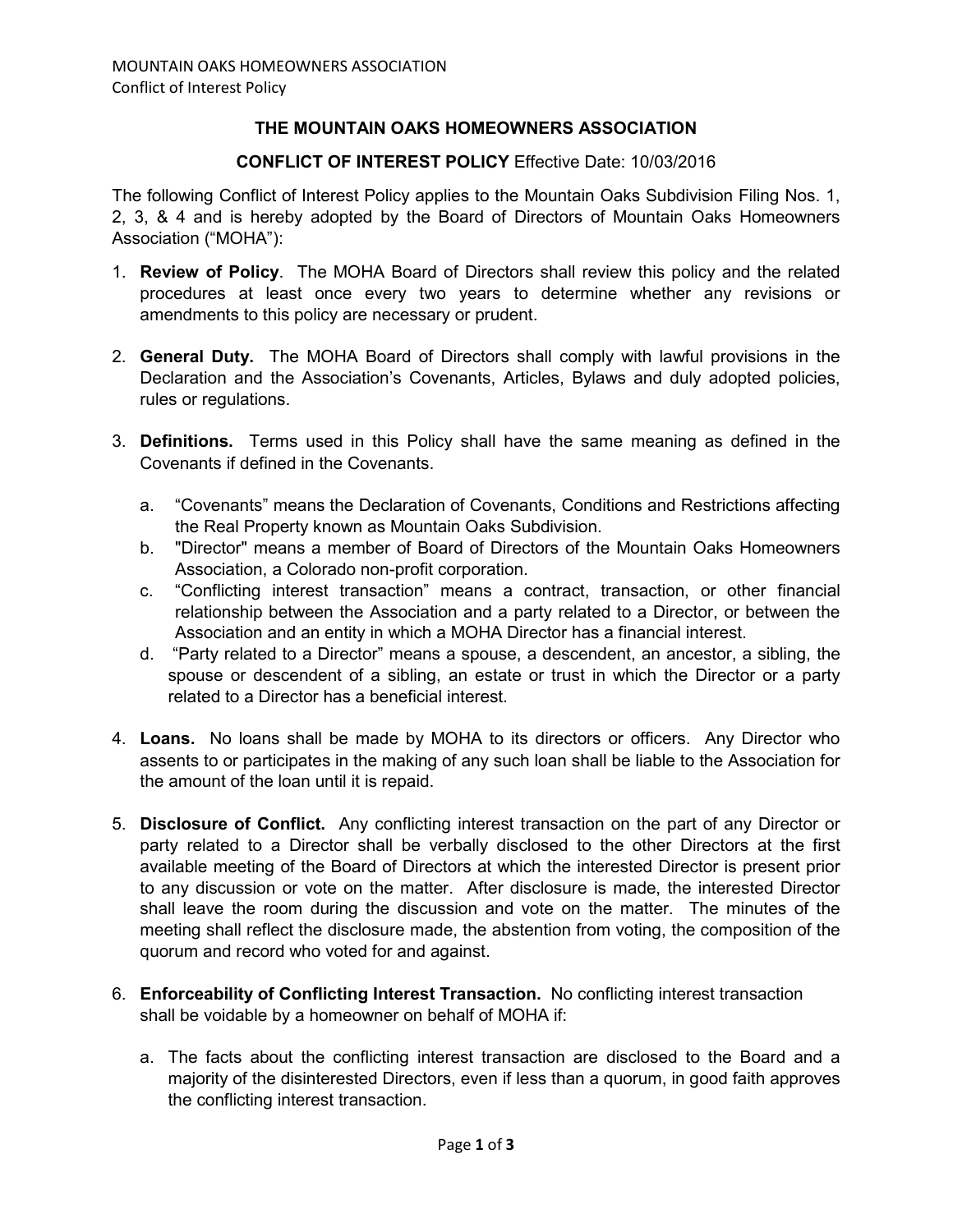## MOUNTAIN OAKS HOMEOWNERS ASSOCIATION Conflict of Interest Policy

- b. The facts about the conflicting interest transaction are disclosed and the conflicting interest transaction is authorized by a vote of the homeowners entitled to vote on the matter.
- c. The conflicting interest transaction is beneficial to the Association as determined in the discretion of the Board of Directors by unanimous vote.
- **7. Investment of reserve funds.** With regard to investment of reserve funds of the association, the officers and members of the Board of Directors shall be subject to the standards set forth in C.R.S. § 7-128-401, as amended, and as more specifically described in the *Policy on Investment of Reserves.*
- 8. **Prohibited transactions.** In addition to the above, each MOHA Director and the Board as a whole shall comply with the following regarding prohibited transactions:
	- a. No Director shall use his/her position for private gain, including for the purpose of enhancement of his/her financial status through the use of certain contractors or suppliers.
	- b. No contributions shall be made to any political parties or political candidates by the Association.
	- c. No Director shall solicit or accept, directly or indirectly, any gifts, gratuity, favor, entertainment, loan or any other thing of monetary value from a person seeking to obtain contractual or other business or financial relations with the Association.
	- d. No Director shall accept a gift or favor made with the intent of influencing a decision or action on any official matter.
	- e. No Director shall receive any compensation from the Association for acting as a volunteer.
	- f. No Director shall willingly misrepresent facts to the members of the MOHA community for the sole purpose of advancing a personal cause or influencing the community to place pressure on the Board to advance a personal cause.
	- g. No Director shall interfere with a contractor engaged by the Association while a contract is in progress. All communications with contractors shall go through the designated Director and be in accordance with MOHA policy.
	- h. No Director shall harass, threaten, or attempt through any means to control of instill fear in any owner, Director, or agent of the Association.
	- i. No promise of anything not approved by the MOHA Board as a whole can be made by any Director to a subcontractor, supplier, or contractor during negotiations.
	- j. Any Director convicted of a felony shall voluntarily resign from his/her position.
	- k. No Director shall knowingly misrepresent any facts to anyone involved in anything with the community which would benefit himself/herself in any way.
	- l. Language and decorum at Board meetings will be kept professional. Personal attacks against owners, renters, service providers, and Directors are prohibited and are not consistent with the best interests of MOHA.